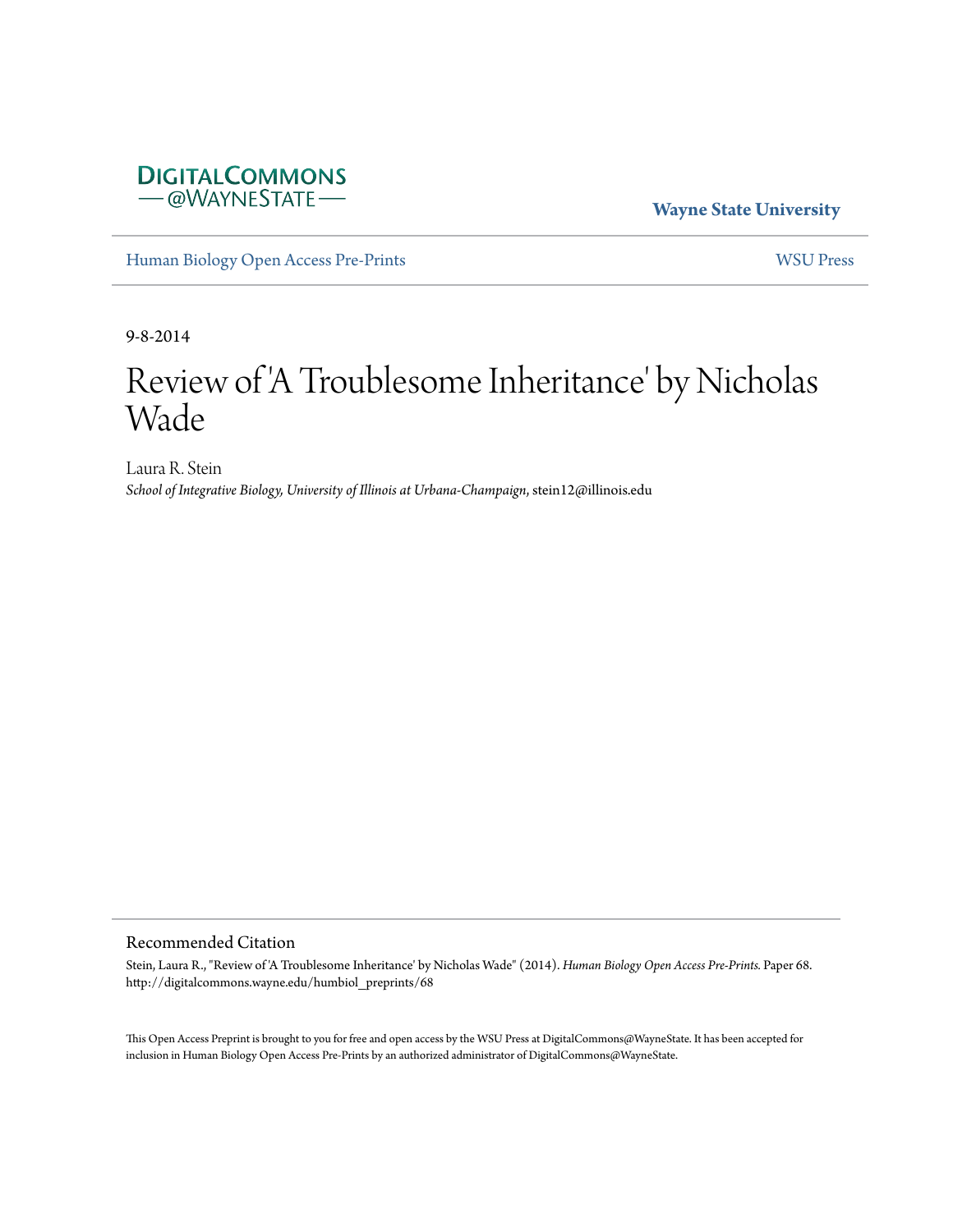### **Review of** *A Troublesome Inheritance* **by Nicholas Wade**

Laura R. Stein

*LA Troublesome Inheritance: Genes, Race and Human History*, by Nicholas Wade. New York: Penguin Press, 2013. x + 278 pp. 978-1-5942-0446-3 (hardcover). US \$27.95.

In his book *A Troublesome Inheritance*, Nicholas Wade, a former science writer for the *New York Times*, suggests that studying racial differences should not be avoided but embraced. A key point of Wade's argument is that racial and ethnic differences in behavior can be boiled down to genetic differences and that these genetic differences in behavior result in differences in cultures and societies, some of which are less well "adapted" for the present day than others. Wade uses the fact that little is known about the translation of genes to behavior to make spurious claims under the guise of sounding scientific. Phrases such as "there is reasonable evidence that trust has a genetic basis" (184) is just general enough to wiggle out of having to actually *provide* that "reasonable evidence." Close examination, however, shows that such evidence is scant, should be approached with caution, or does not exist. Yet phrases such as this pepper the book and are used to then tell just-so stories about human societal development, without reasonable evidence.

The genetics of behavior have proven notoriously difficult to pinpoint. Wade posits that, because selection has shaped genetic underpinnings of morphology and physiology, it follows that selection also shapes genes related to behavior. This is not a controversial assumption in itself; indeed, the field of behavioral ecology focuses on trying to understand the selective pressures that, over time, have shaped behavior. In animal models, where one can manipulate the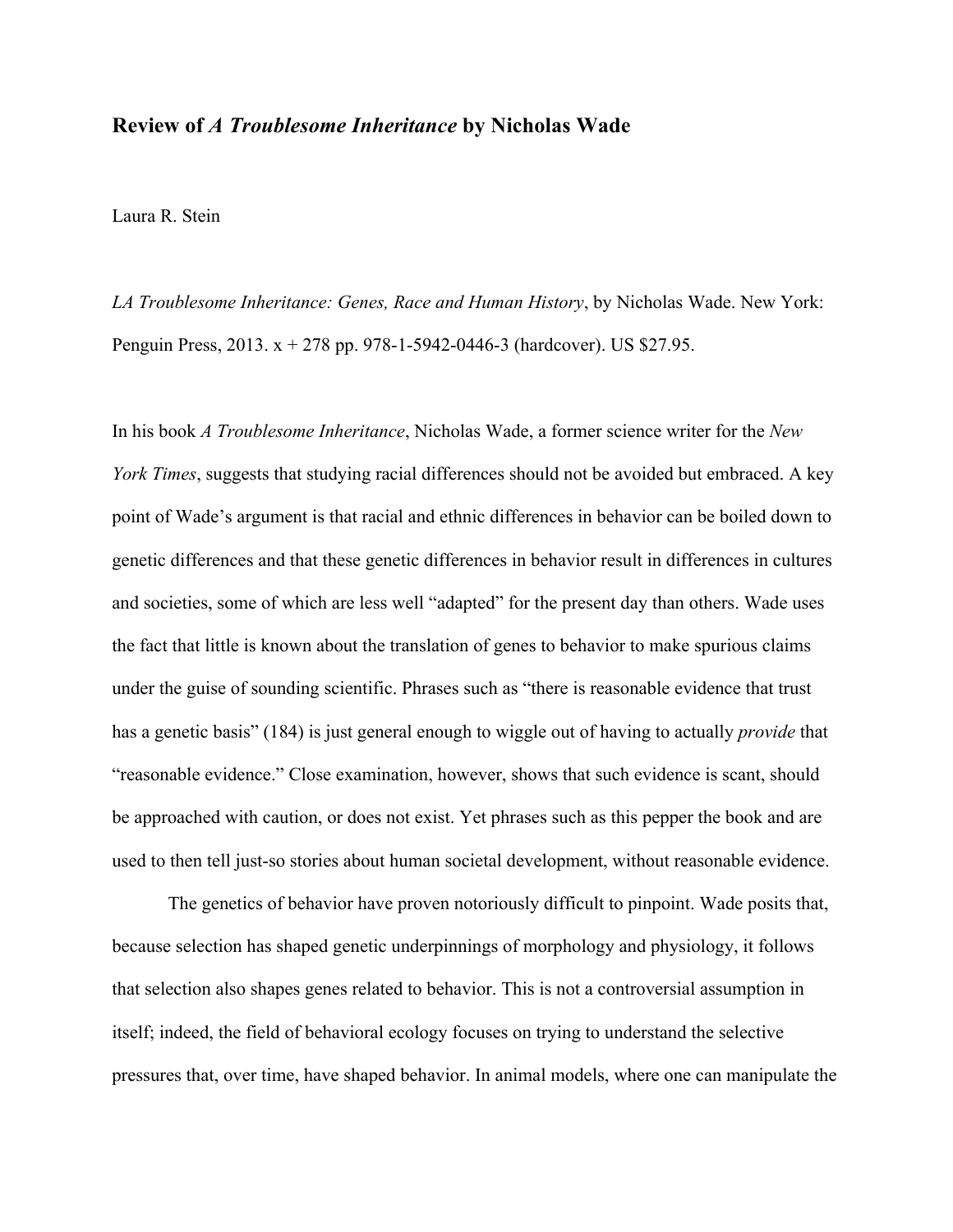environment, breeding, and individual genes, it should be easier to determine causal genes linked to behaviors than in humans. Yet even under these conditions, we still know very little (and, it should be noted, Wade acknowledges this multiple times throughout the book, himself highlighting the speculative nature of his argument). Not only do we know very little about the genetic basis of behaviors; we know even *less* about how genes may influence societies.

One of the major behaviors the book focuses on is aggression. Wade describes a study where rats were assayed for aggressive behaviors, and the extreme phenotypes (i.e., the most and least aggressive individuals) were selected to breed. The researchers found that aggressive behaviors (and it should be noted that behavior was measured as aggression toward humans, not to other rats) were linked to two loci, altogether including 1,083 genes (Albert et al. 2009). These loci were also found to be associated with the size of the adrenal gland, responsible for producing "stress" hormones often associated with aggression. So, even though specific genes underlying aggressive (or, arguably, antipredator) behaviors have not been uncovered, it can be concluded that individuals with these genotypes will always be more aggressive than their counterparts without them. However, the expression of genes is remarkably plastic; that is, whether genes will be turned "on" or "off" is dependent on environmental inputs. Within rats, Dr. Frances Champagne and colleagues noticed that mothers vary in the amount of care provided to their offspring. When they quantified this behavior, they found that offspring of mothers that provided less care were less social and showed more anxious behavior than offspring of mothers that provided more care (Champagne 2008). Further, they showed that moving offspring born to a low-caring mother to be raised by a high-caring mother could reverse these effects. Maternal care produced epigenetic changes (alteration of gene expression without alteration of the DNA sequence) in the development of the offspring's adrenal glands, altering behavior without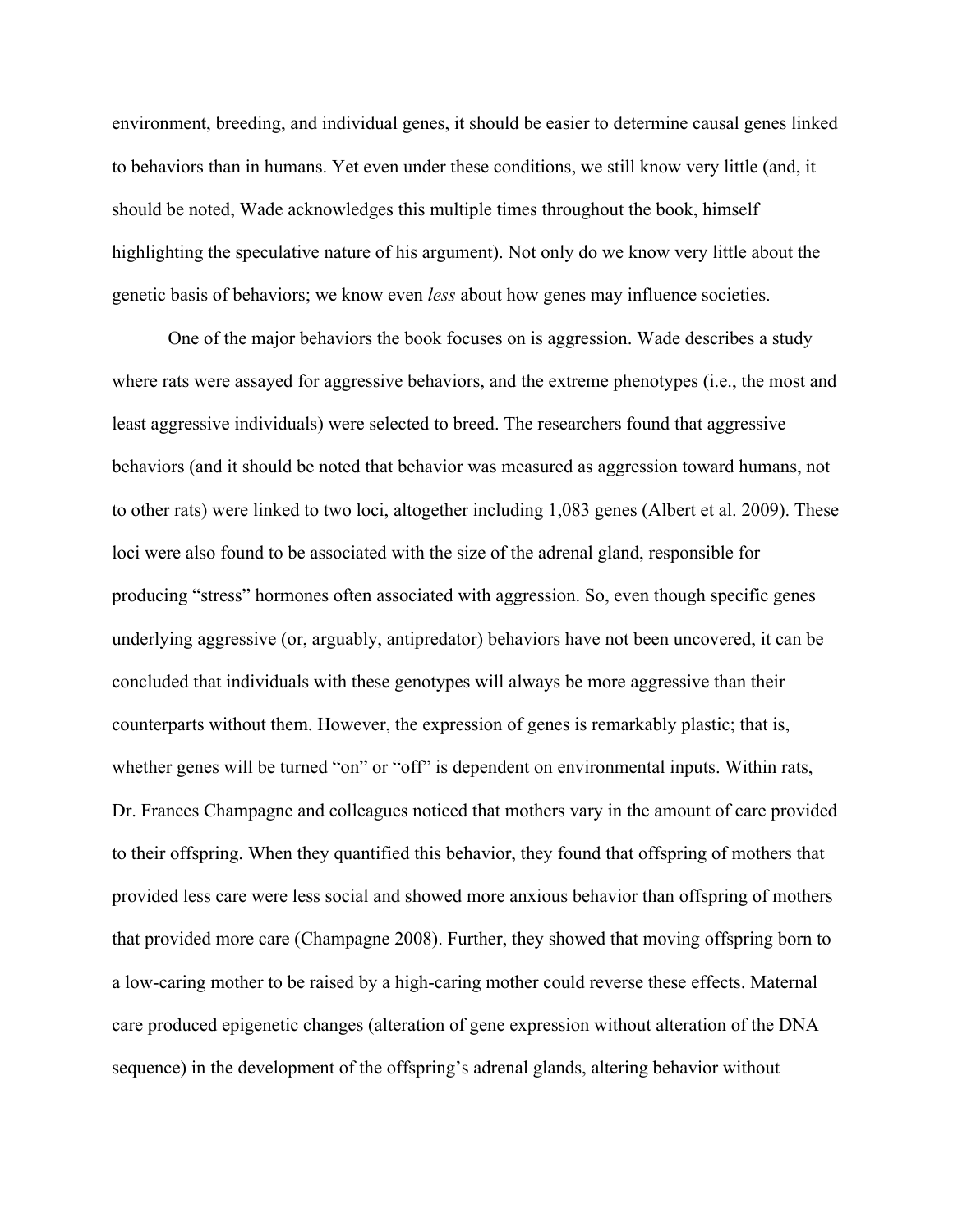altering genes. If behavior in the relatively simple social environment of mice can be substantially altered without genetic change, we cannot speculate that behaviors underlying human societies need be due to genetic shifts.

Wade presents the example of rats bred for aggression to show that there is a reasonable expectation that the behavior is genetically based. Wade then transitions into humans, making the case that we have strong evidence for a human gene involved in aggression: *MAOA*. He presents multiple studies showing that people with two *MAOA* promoters are more likely to have been involved in violent crimes and delinquency, and that these were most common in African American men (53–57). And yet, nowhere is there a mention that the effects of the two *MAOA* promoters in increasing juvenile delinquency and violence are primarily an interaction with environment: high levels of violence only appear if the subjects were maltreated or experienced high levels of stress in their home life as children (Caspi et al. 2002; Guo et al. 2008); this result also held true in a study performed entirely in Caucasian children from England and Wales (Kim-Cohen et al. 2006). In fact, one of the study authors stated in an interview that if children in the study with two promoters "have a parent who has regular meals with them, then the risk is gone" (Fox 2008). Environmental circumstances, here parental/adult care, can alter behavioral outcomes regardless of the gene sequence, as was seen in mice and rats. Differential gene expression across populations will not, therefore, necessarily result in behavioral or, to make a larger leap, societal differences. Wade acknowledges these results in one sentence at the end of the section: "Whether a propensity to violence is exercised depends on circumstances as well as genetic endowment, so that people who live in conditions of poverty and unemployment may have more inducements to violence than those who are better off" (57). Perhaps this sentence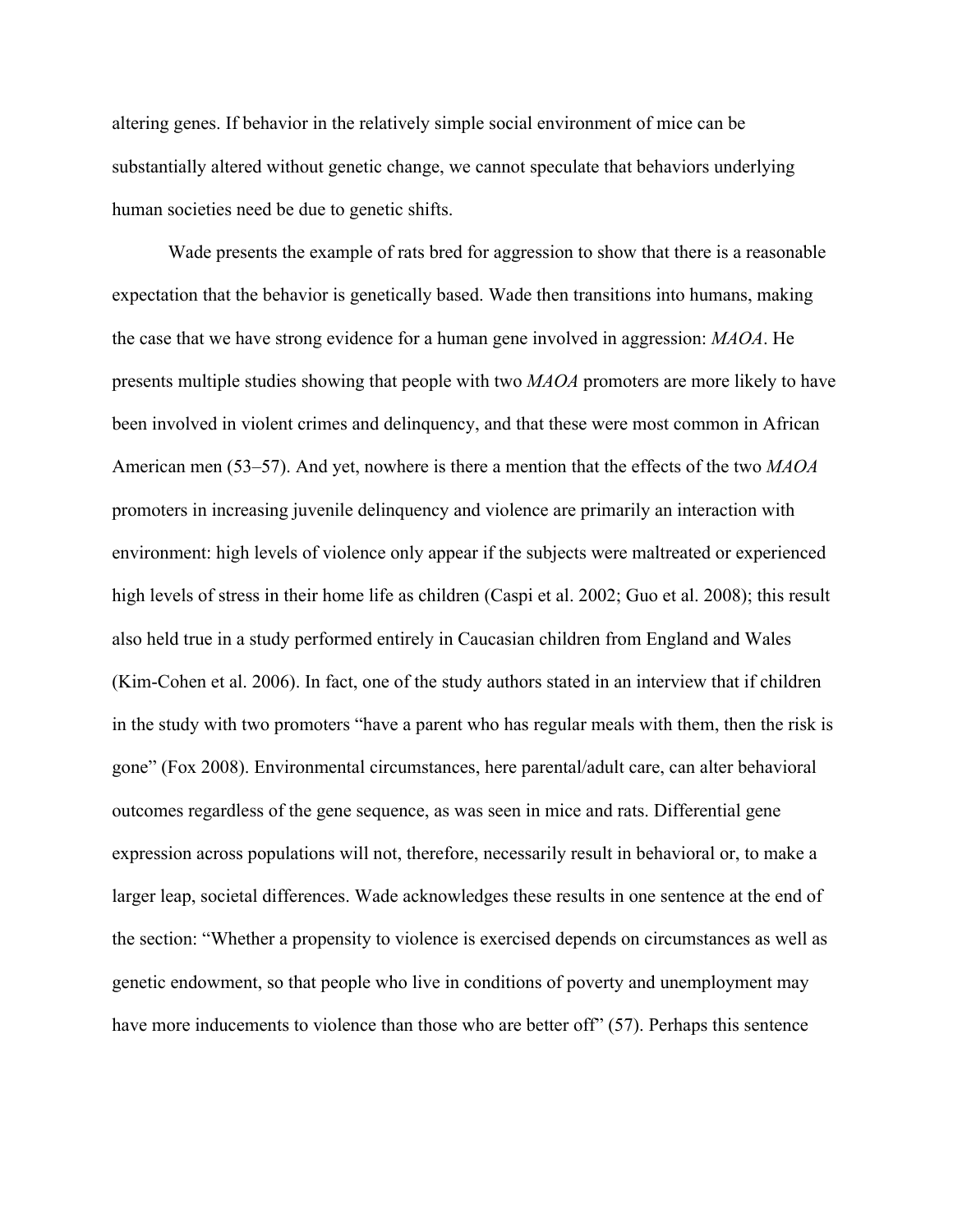would be better placed within the discussions of the studies themselves to reflect their actual findings.

Another key to genetic underpinnings of societal success, Wade claims, is genetic differences in IQ. Intelligence (among other traits) is referred to throughout the book as "almost certainly under genetic influence" (190) and treated as such. Yet what "under genetic influence" actually means or how genes are coded into behavior are never actually explained. Genetic differences in intelligence have long been supposed to occur, as most heritability estimates place IQ within a 30–70% range (i.e., 30–70% of variation in IQ should be able to be explained by inheritance from one's parents). This is a huge range. Keep in mind, this leaves 30–70% of variation unaccounted for by heritability, suggesting a role of the environment, imprecision of measurement, or observer bias. For the moment, let's assume that IQ is a good measure of intelligence (an issue that itself is heavily debated). Similar to the above example with rats, environment cannot be discounted. Whether IQ scores are "heritable" has been shown to depend on environmental effects, such as maternal experience (Devlin et al. 1997) and socioeconomic status: a study by Turkheimer et al. (2003) found that in impoverished families, heritability of IQ was close to zero, while in affluent families, IQ appears mostly genetically based.

However, Wade ignores much of the research on IQ and environment, choosing instead to focus primarily on one study. On pages 202–209, Wade describes a study attempting to link causal "intelligence" genes (i.e., those associated with high IQ scores) to genetic diseases in Ashkenazi Jews; the idea here is that Ashkenazim experienced a trade-off between genes conferring intelligence and those linked to lethal disease. Arguably, then, there are specific genes underlying intelligence that are capable of undergoing natural selection, and in the rest of the chapter (and earlier in the book) this is taken as a given.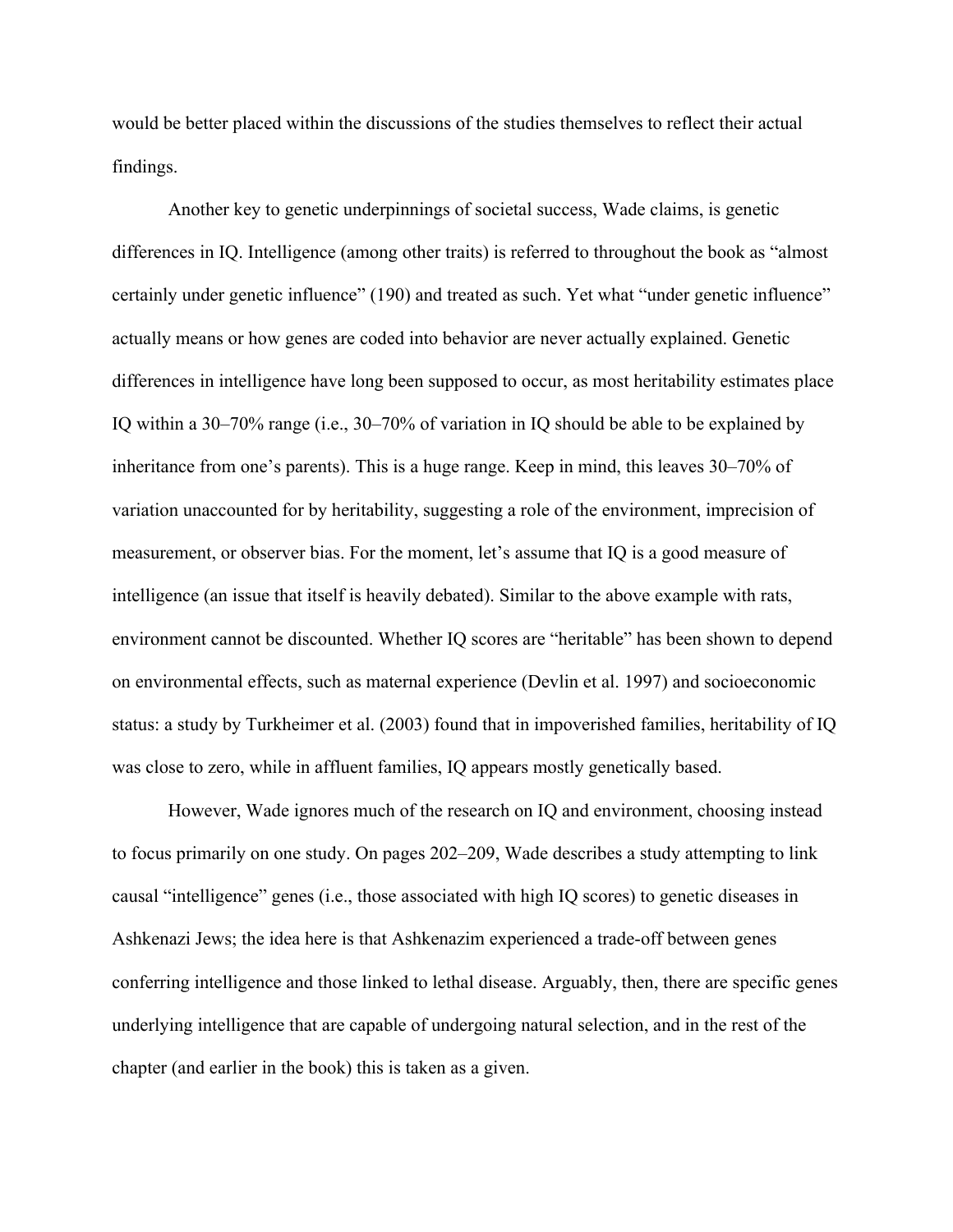However, finding such genes has proven elusive. One reason that it has been difficult to identify specific genes associated with intelligence, or with any behavior, is that people have millions of identifiable genetic variants. By chance, if you attempt to correlate variations in behavior with a million genetic variants, some of them will be statistically significant. But are they real, or a statistical artifact? Attempts to replicate findings associating specific genes with intelligence have largely failed, suggesting many of the findings have been false positives (Chabris et al. 2012). Wade concedes that no alleles have been found with any certainty, a finding he attributes to the idea that each makes too small of a contribution to be detected with current methods (190). While genes may be associated with behavior, environment plays a substantial role in the expression of those genes. If genes are not expressed in the phenotype (i.e., if a behavior encoded by genes is not performed), natural selection will be unable to act on it either positively or negatively.

Environmental, historical, and other sociological factors are given lip service and quickly dismissed. Wade allows himself to do this by beginning the book with this warning: "Readers should be fully aware that in chapters 6 through 10 they are leaving the world of hard science and entering into a much more speculative arena at the interface of history, economics, and human evolution." In fact, he even states that "the conclusions presented in these chapters fall far short of proof" (15). If these conclusions fall far short of proof, they should not be presented in this book. A casual reader, for whom this may be their first introduction to human genetics, will not necessarily understand that these claims are not supported by scientific evidence. This is disingenuous and irresponsible. And, in a neat little trick, if you disagree with Wade's conclusions, you either are willfully refusing to acknowledge that there are some genetic differences among races, or you secretly do agree but are afraid of being labeled a racist. This is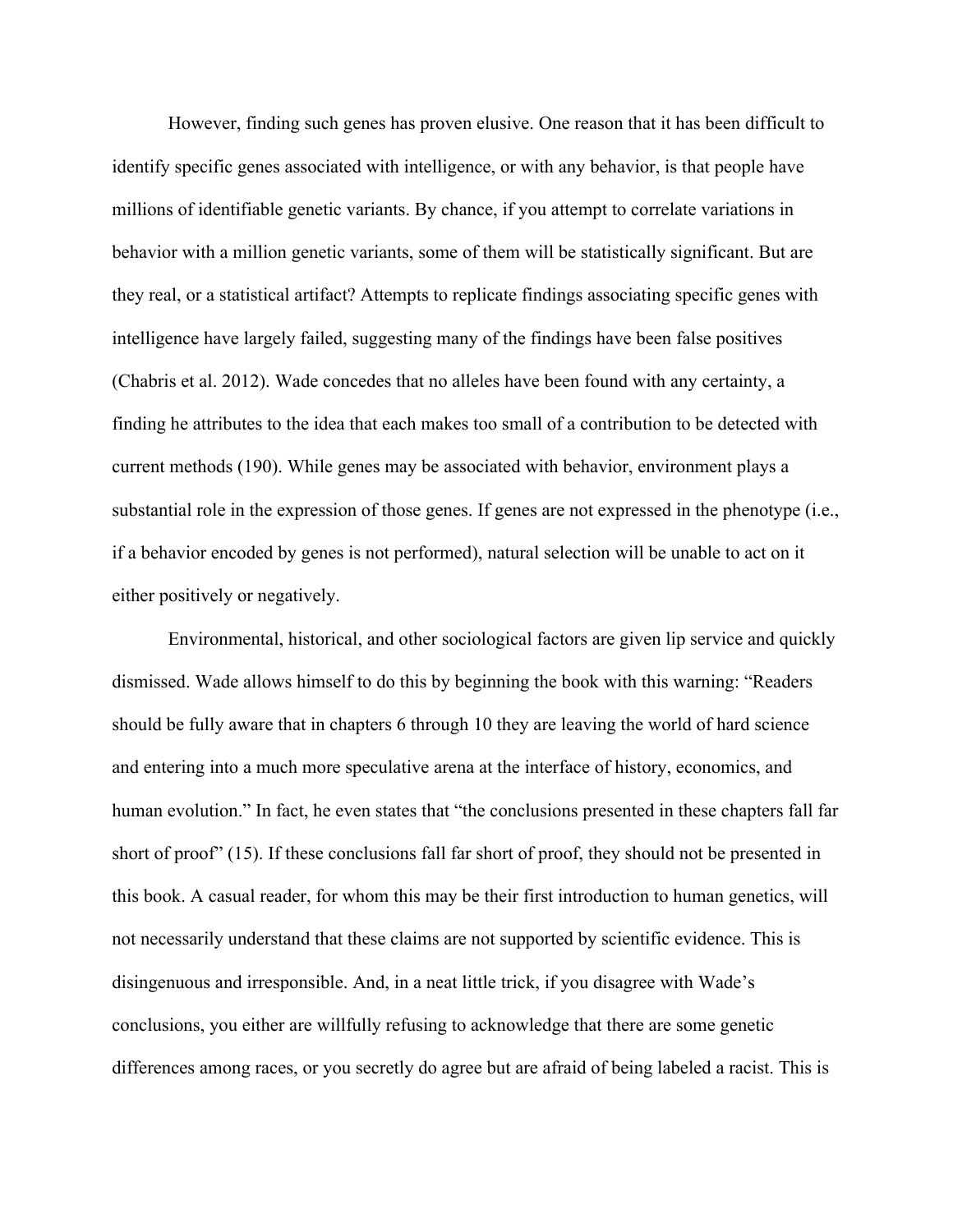incredibly demeaning to scientists studying human genetics and discounts much of their rigorous, well-performed research.

There are many good, interesting, and worthwhile reasons to study variation in humans. Wade argues that political motivations should not stall or dictate scientific progress or areas of study. Yet the tone of this book suggests that Wade is simply "telling it like it is" to scientists who are cowed by political correctness, and this has made many scientists defensive and angry. It *is* very important that when studying race, whether through the lens of social science, cultural or biological anthropology, or evolutionary biology, we *do* take into account the abusive history of aspects of these fields. Until recently, members of scientific institutions have been overwhelmingly white and male, bringing in their own prejudices and a priori assumptions to such studies.

There are countless examples of the harmful nature of such homogeneity in science. One standout example relates to brain size. In 1906, Robert Bennett Bean, an anatomy professor at the University of Michigan, published a paper describing the smaller size of African American brains compared with European brains, in particular, the frontal cortex responsible for higher cognitive functions. Bean not only reasoned that this is proof that are African Americans intellectually inferior but also expanded this to women and the underprivileged as well. In fact, Bean had failed to find significant differences in brain size and explained in an addendum to the paper that he found no difference between the brains of blacks and those of whites is because he was measuring the brains of higher classes of blacks with those of the lowest classes of whites. His preformed prejudices resulted in him altering the data to fit his conclusions. His mentor reexamined the same brains Bean used in his study and found no differences (Mall 1909).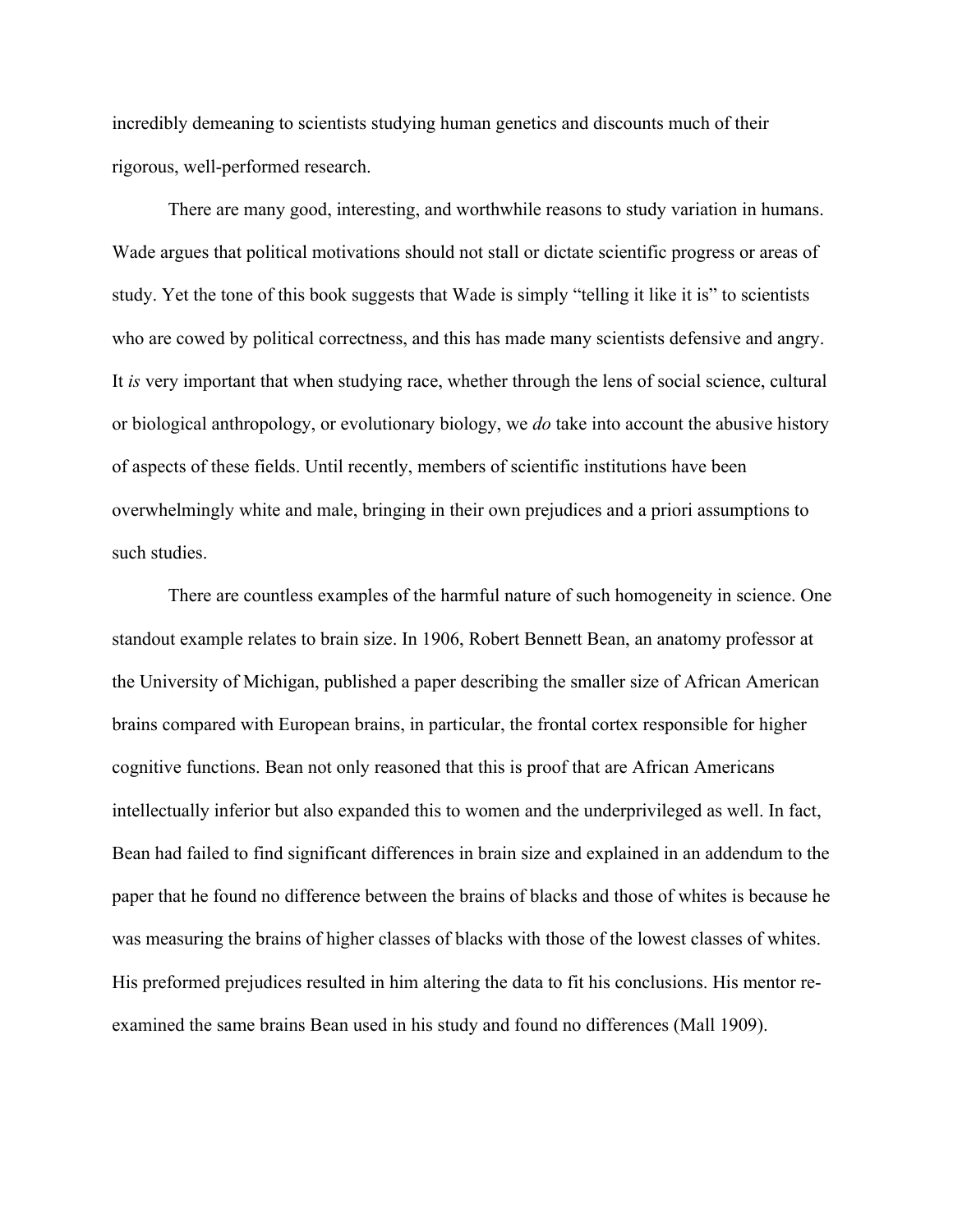History is rife with examples of such prejudices informing scientific thought, from inferiority of certain races, socioeconomic classes, and women (the repercussions of which can still be felt today) to the horrors of eugenics. This underscores the need for greater inclusivity in the sciences, to allow multiple perspectives and analysis. By hand waving, making unsubstantiated claims, and ignoring much of the history of human genetics studies and incredible advances in genomics, Wade's arguments on genetics and race are unconvincing and harmful and do a disservice to scientists studying human genetics and behavior.

Laura R. Stein

School of Integrative Biology, University of Illinois at Urbana-Champaign E-mail: stein12@illinois.edu

## **Literature Cited**

- Albert, F. W., O. Carlborg, I. Plyusnina et al. 2009. Genetic architecture of tameness in a rat model of animal domestication. *Genetics* 182:541–554.
- Bean, R. B. 1906. Some racial peculiarities of the Negro brain. *Am. J. Anat.* 5:353–432.
- Caspi, A., J. McClay, T. E. Moffitt et al. 2002. Role of genotype in the cycle of violence in maltreated children. *Science* 297:851–854.
- Chabris, C. F., B, M. Hebert, D, J. Benjamin et al. 2012. Most reported genetic associations with general intelligence are probably false positives. *Psychol. Sci.* 23:1,314–1,323, doi:10.1177/0956797611435528.
- Champagne, F. A. 2008. Epigenetic mechanisms and the transgenerational effects of maternal care. *Front. Neuroendocrinol.* 29:386–397.